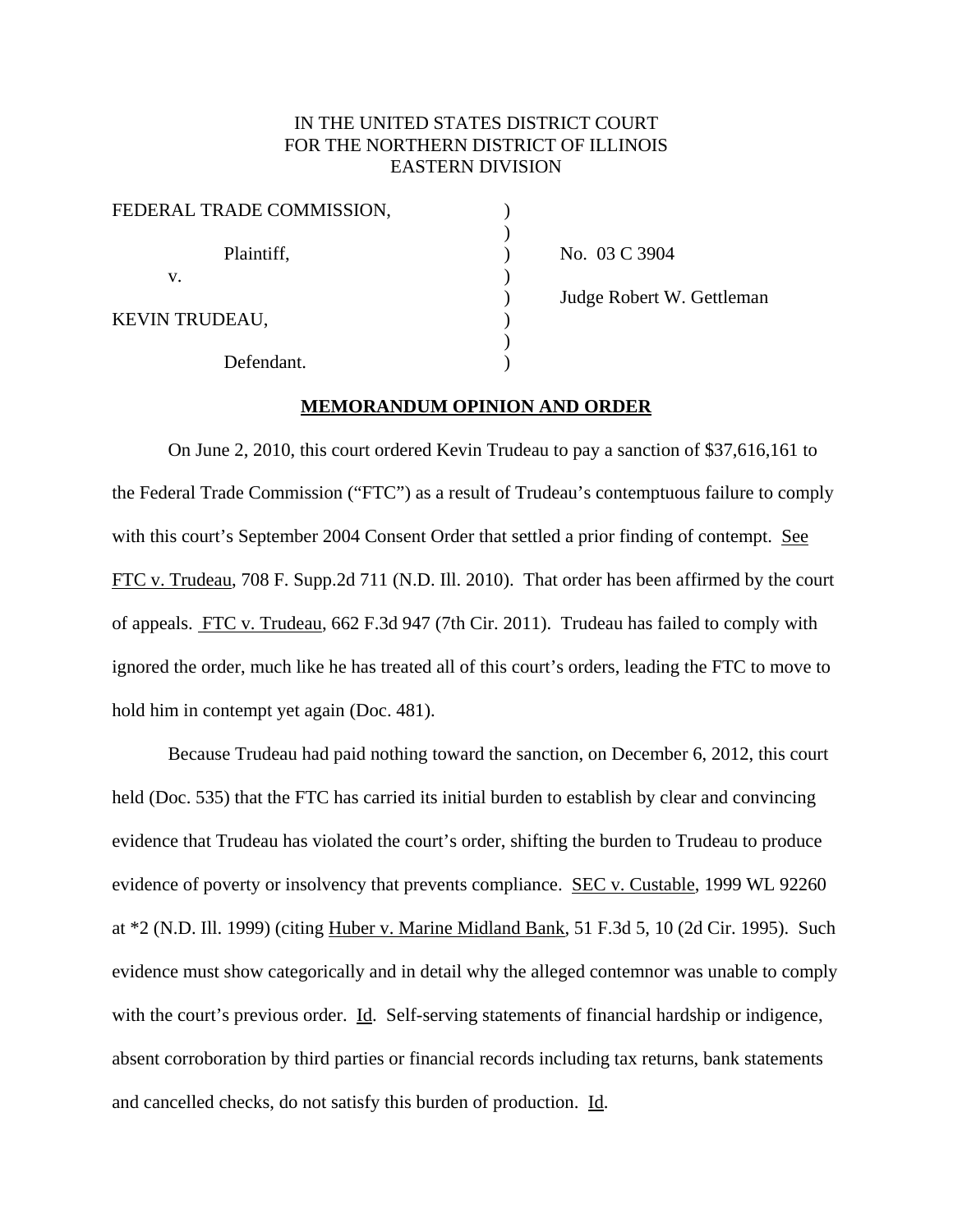To carry his burden, and on order of the court, Trudeau has filed a "Sworn Financial Statement" with supporting documents that suggests that he lacks the ability to pay anything toward the \$37 million sanction. The FTC has rightfully challenged the bona fides of Trudeau's statement, presenting evidence that Trudeau is living much more like a prince than the pauper he professes to be. For example, the FTC has presented evidence that until recently Trudeau lived in an expensive suburban home with two personal chefs and a butler. Between August and November 2012 he purchased over \$100,000 in home furnishings, over \$16,000 in clothes and close to \$1,000 worth of cigars. All of these purchases were made with a credit card issued to Trudeau. The credit card bills have been paid, but it is unclear by whom.

To bolster their argument, the FTC has served subpoenas seeking testimony and/or documents from third parties it suspects to be related to Trudeau and/or might have information relating to Trudeau's ability to pay the sanction. Not surprisingly, these efforts have been met with stiff resistance, forcing the FTC to litigate the enforcement of its subpoenas in the issuing courts. Despite defeating all efforts to quash its subpoenas, little information has been forthcoming. See e.g., Global Information Network, U.S. v. FTC, 2012 WL 6100472 (N.D. Ohio Dec. 7, 2012); FTC v. Trudeau, 2012 WL 5463829 (N.D. Ohio Nov. 8, 2012); Babanko v. FTC, No. 1:12-MC-00006 (S.D. Ohio March 22, 2012).

As part of its efforts to challenge Trudeau's claim of inability to pay, the FTC has also issued a number of subpoenas from this court. First, it has subpoenaed Trudeau's current attorneys, Winston & Strawn ("Winston"), seeking information regarding Trudeau's payments for legal services. Second, the FTC has subpoenaed the Law Offices of Mark Lane ("Lane"), a self-professed specialist in protecting his "client's assets from creditors and lawsuits while, at the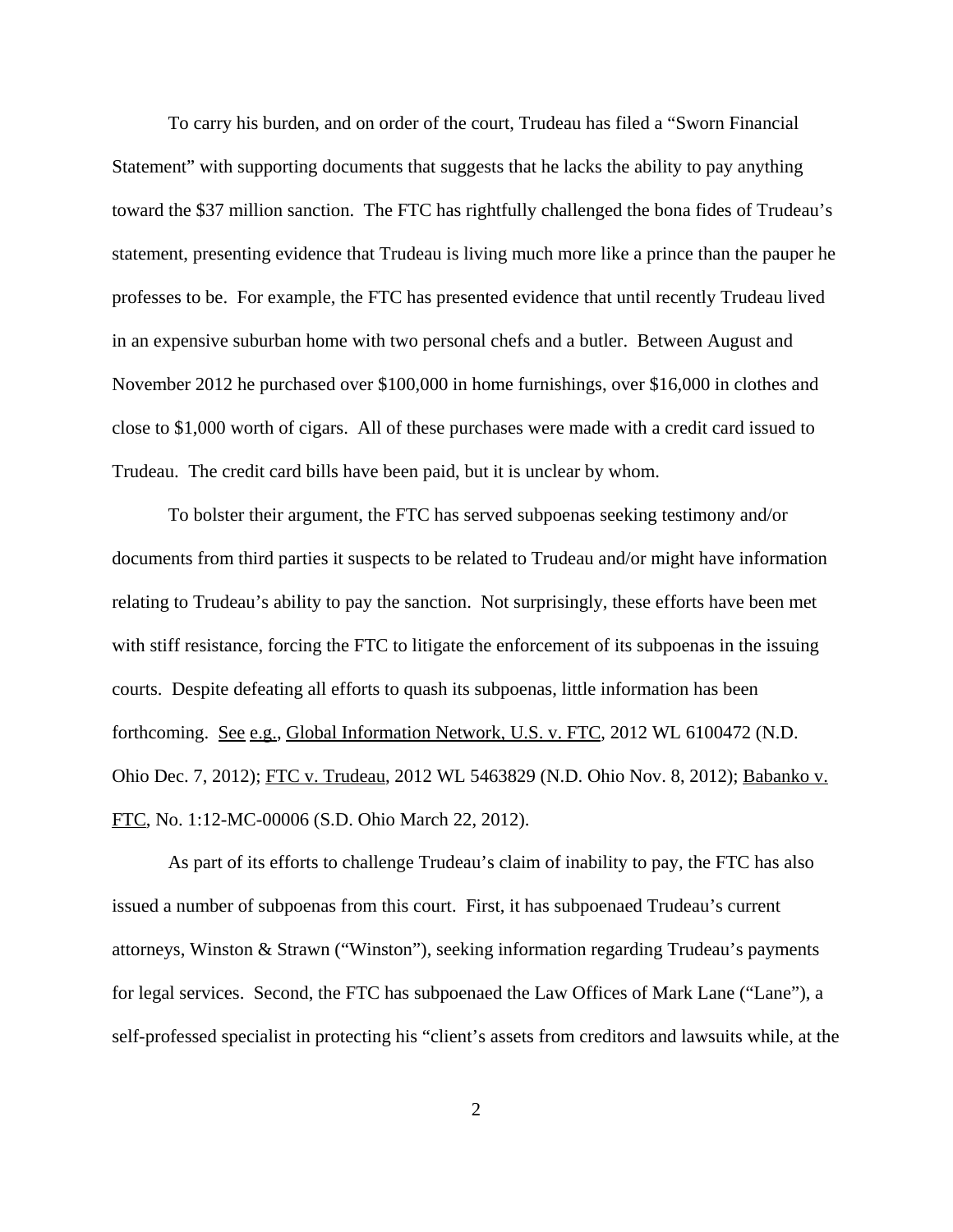same time allowing them to retain control over the assets and the income they produce."<sup>1</sup> The Lane subpoena, like the Winston subpoena, seeks only documents relating to payments made to Lane or Winston by or on behalf of Trudeau. Finally, the FTC has issued a subpoena to Website Solutions U.S.A. Inc.("WSU").

Because all of the subpoenaed parties have raised objections and none have produced any information or otherwise complied with the subpoenas, the FTC has, pursuant to Fed. R. Civ. P. 45(c)(2)(B)(I), moved to compel their compliance. Winston and Lane have raised objections and arguments that are about as valid as the misrepresentations on Trudeau's contemptuous infomercials. Therefore, for the reasons set forth below, the motion is granted as to all three subpoenaed parties.

## **BACKGROUND**

The Winston and Lane subpoenas seek three categories of documents:

(1) All retainer agreements referring or relating to compensation for work or service performed for or provided to any Trudeau-Affiliated Person or any Trudeau-Affiliated Entity [Trudeau-Affiliated Person and Trudeau-Affiliated Entities are broadly defined in the subpoena];

(2) All documents created on or after June 2, 2010, evidencing payment received or promised, or the source of payment received or promised, for work or services performed or to be performed for any Trudeau-Affiliated Person or any Trudeau-Affiliated Entity; and

(3) Documents sufficient to establish the balance of funds at all times in any account controlled directly or indirectly for the benefit of or on behalf of any Trudeau-Affiliated Entity or Trudeau-Affiliated Person.

The subpoenas have a specific limitation indicating that the FTC is not seeking

confidential information relating to Trudeau's motive for seeking legal representation, litigation

<sup>&</sup>lt;sup>1</sup>These are Lane's own description of his services as an "asset protector."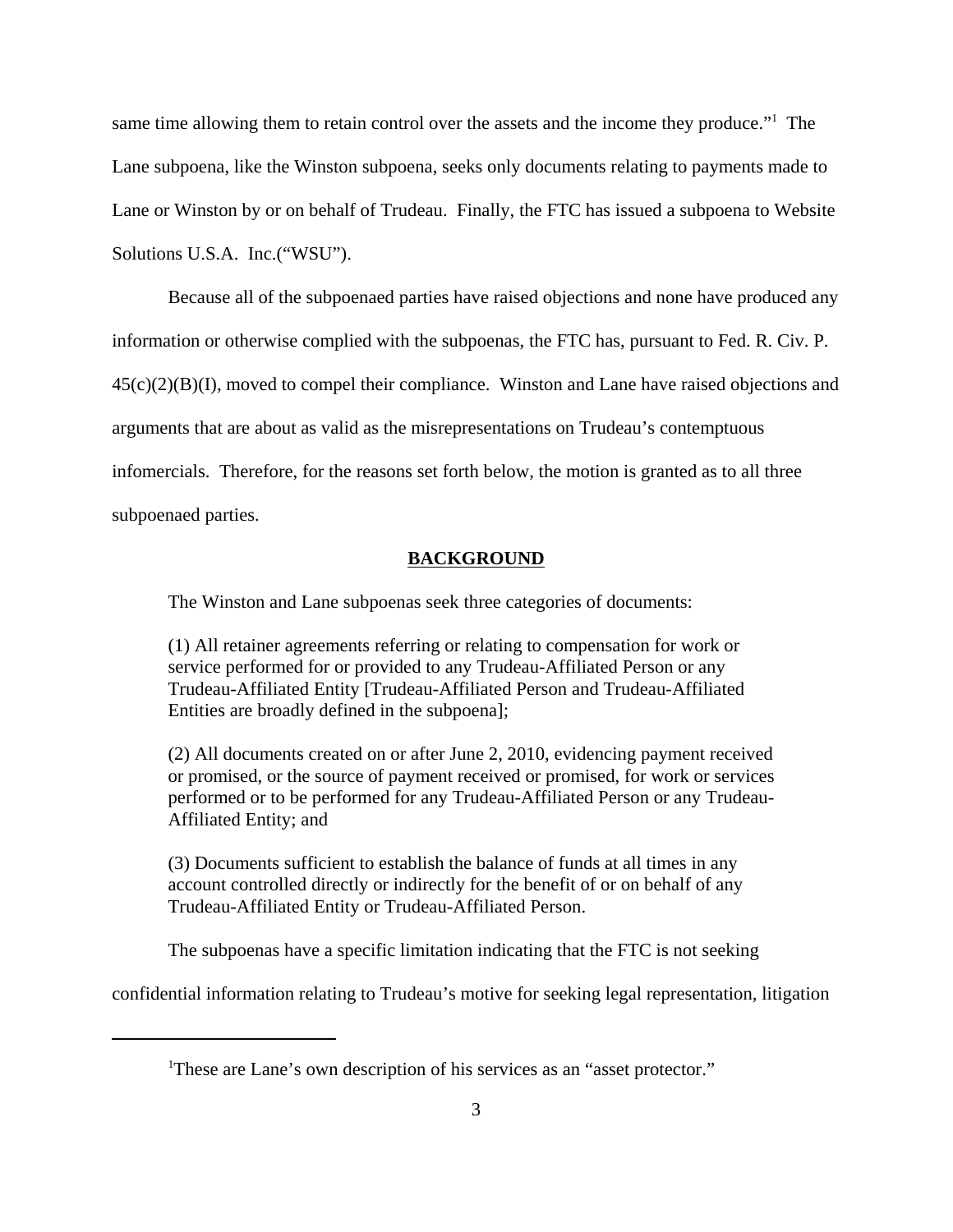strategy or the specific nature of any legal services provided, or the substance of any attorney/client communication other than the limited financial portions of any retainer agreement that do not reveal such information. The subpoenas specifically invited Winston and Lane to redact from the documents produced "all portions thereof that reveal the motive in seeking legal representation, litigation strategy or the specific natures of services provided or to be provided."

Winston responded to the subpoena by letter from Trudeau's primary counsel, Kimball Anderson, to FTC attorneys Mora and Cohen. Anderson's letter indicated that Winston had no documents responsive to categories (1) or (3). With respect to category (2), the letter indicated that Winston represents Kevin Trudeau and no other Trudeau affiliated entity as defined in the subpoena. With respect to Trudeau personally, Winston objected to producing any category (2) documents based on: (1) Rule 1.6(a) of the Illinois Rules of Professional Conduct; (2) the request was overly broad, unduly burdensome, ambiguous, vague, and not calculated to lead to the discovery of admissible evidence; (3) the request was cumulative to information the FTC had obtained by subpoenaing Trudeau's banks; and (4) it was inappropriate to subpoena opposing counsel.

Lane initially responded by objecting to the subpoena because it was: (1) unduly burdensome, vague, ambiguous, not reasonably calculated to lead to admissible evidence and cumulative to previous subpoenas issued by the FTC; and (2) it sought production of confidential client information. Lane did indicate that it "holds no cash or other assets owed to, or belonging to the judgment debtor."<sup>2</sup>

<sup>&</sup>lt;sup>2</sup> Lane initially responded by letter from Marc Lane. During the course of briefing the instant motion, Lane has been represented by Winston.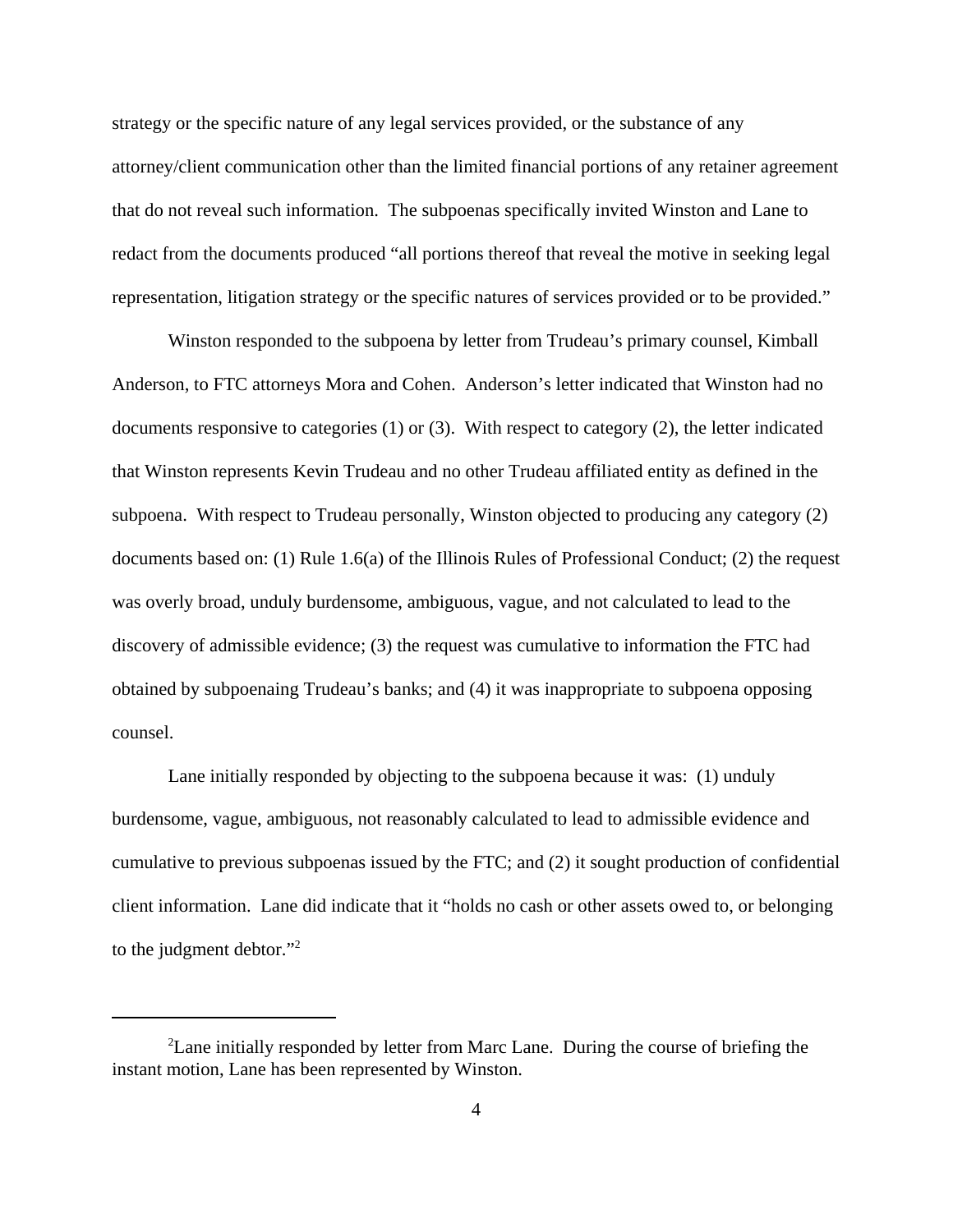#### **DISCUSSION**

As an initial matter, all subpoenaed parties have argued that the subpoenas are invalid because the FTC has not complied with Fed. R. Civ. P. 69(a). As the FTC points out, because none of the subpoenaed parties raised this argument in their responses or objections, the argument is technically waived. See Ott v. City of Milwaukee,  $682$  F.3d 552, 558 ( $7<sup>th</sup>$  Cir. 2012) (Rule 45 requires the recipient of a subpoena to raise all objections at once, rather than in staggered batches, so that discovery does not become a game.). Objections must be raised before the earlier of the time specified for compliance or 14 days after the subpoena is served. <u>Id</u>.; Fed. R. Civ. P. 45(c)(2)(B).

Even if not waived, the argument has no merit. Rule  $69(a)(1)$  provides that "a money" judgment is enforced by a writ of execution, unless the court directs otherwise. (Emphasis added). In the original September 2004 Sanction Order, the terms of which were incorporated into the court's June 2, 2010 Order, the court specifically directed (and authorized) the FTC to monitor compliance using "procedures prescribed by Fed. R. Civ. P. 30, 31, 33, 34, 36 and 45." Thus, the court has "ordered otherwise."

Moreover, even if the court had not authorized the FTC to follow federal discovery rules, Rule  $69(a)(2)$  provides that "in aid of the judgment . . . the judgment creditor may obtain discovery from any person  $\dots$  as provided in these rules or by the procedure of the state where the court is located." (Emphasis added). As noted by then District Judge Rovner in Evans v. Chicago Football Franchise Limited Partnership, 127 FRD 492, 493 (N.D. Ill. 1989), "this language clearly contemplates that plaintiff has a choice between using the federal discovery rules and using the practice of the state."

5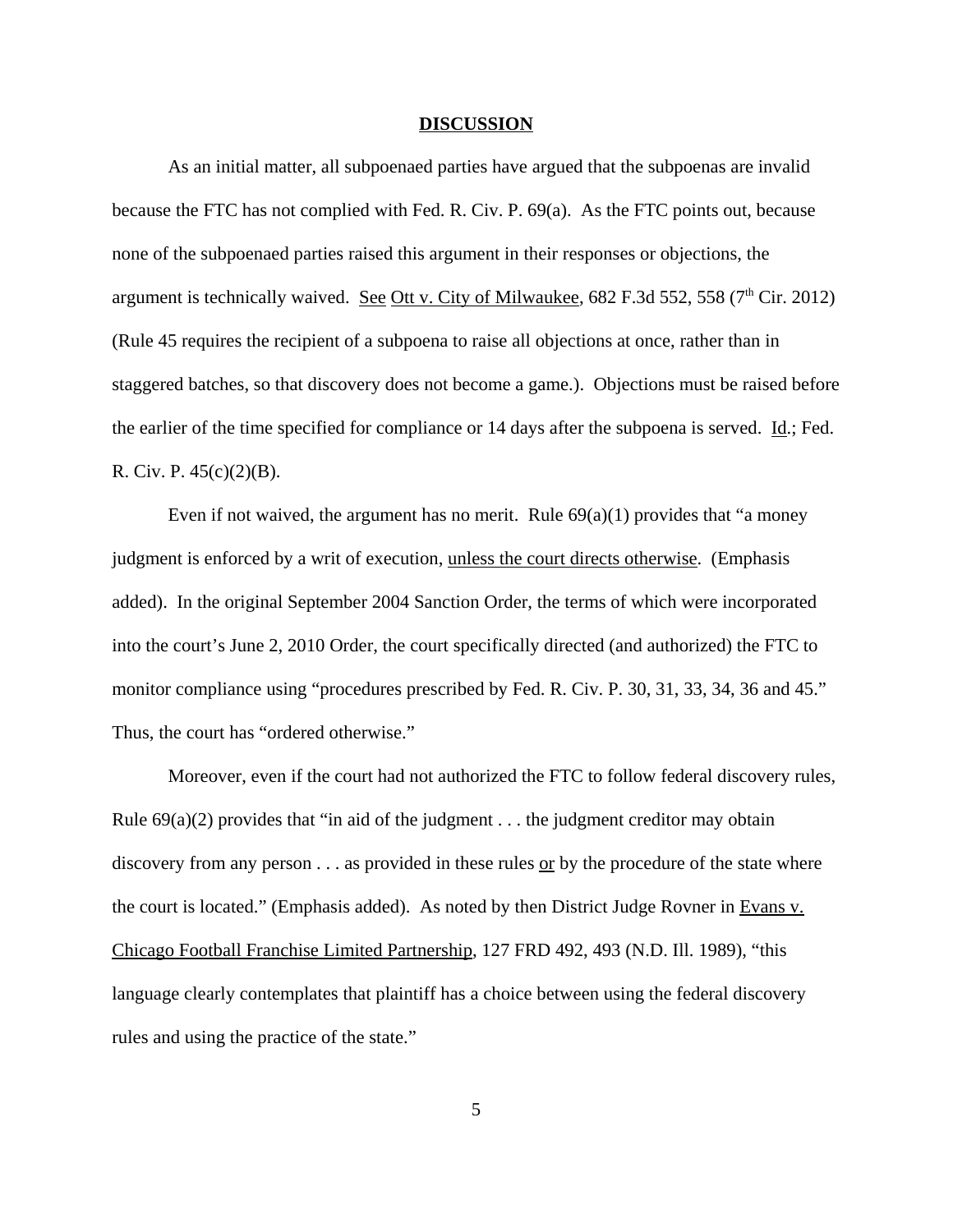Any argument that the FTC must first commence execution proceedings under Illinois law by serving Trudeau with a citation to discover assets before conducting discovery in aid of the judgment is unavailing and unsupported by Dexia Credit Local v. Rogan, 629 F.3d 612 ( $7<sup>th</sup>$ Cir. 2011), the case on which the subpoenaed parties rely. Dexia did state that under Illinois law a citation to discover assets initiates supplemental proceedings, but it was not faced with the instant question, nor did it hold that a citation to discover assets must be served before a judgment creditor could seek discovery in aid of a judgment (as opposed to execution), and it certainly never held that a judgment creditor specifically ordered by the court to use the federal discovery rules to monitor a contemnor's compliance with a sanction order must do so. Blaw Knox Corp. v. AMR Indus., Inc., 130 FRD 400 (E.D. Wis. 1990), the other case on which the subpoenaed parties rely, dooms their argument. In reviewing Rule 69(a), the Blaw Knox court determined that the Rule contained a distinction between execution and discovery, and held that "a judgment creditor is limited to the collection options provided by the state," but may obtain discovery under either federal or state law. Id. at 402. Thus, the court rejected the argument that discovery under the federal rules had to be preceded by an attempt at execution under state law. Id. Under Blaw Knox, a judgment creditor may seek discovery under the federal rules at any time post-judgment. Any assets of the judgment debtor found during such discovery are not, however, subject to a lien that would be created if execution proceedings had begun under state law. See e.g., Peterson v. Farrakhan, 2008 WL 656267 at \*3 (N.D. Ind. March 5, 2008).

Winston and Lane next argue that compliance with the FTC's subpoenas would compel them to violate their ethical obligations under Illinois Rule of Professional Responsibility 1.6(a), which provides in part that a lawyer "shall not reveal information relating to the representation

6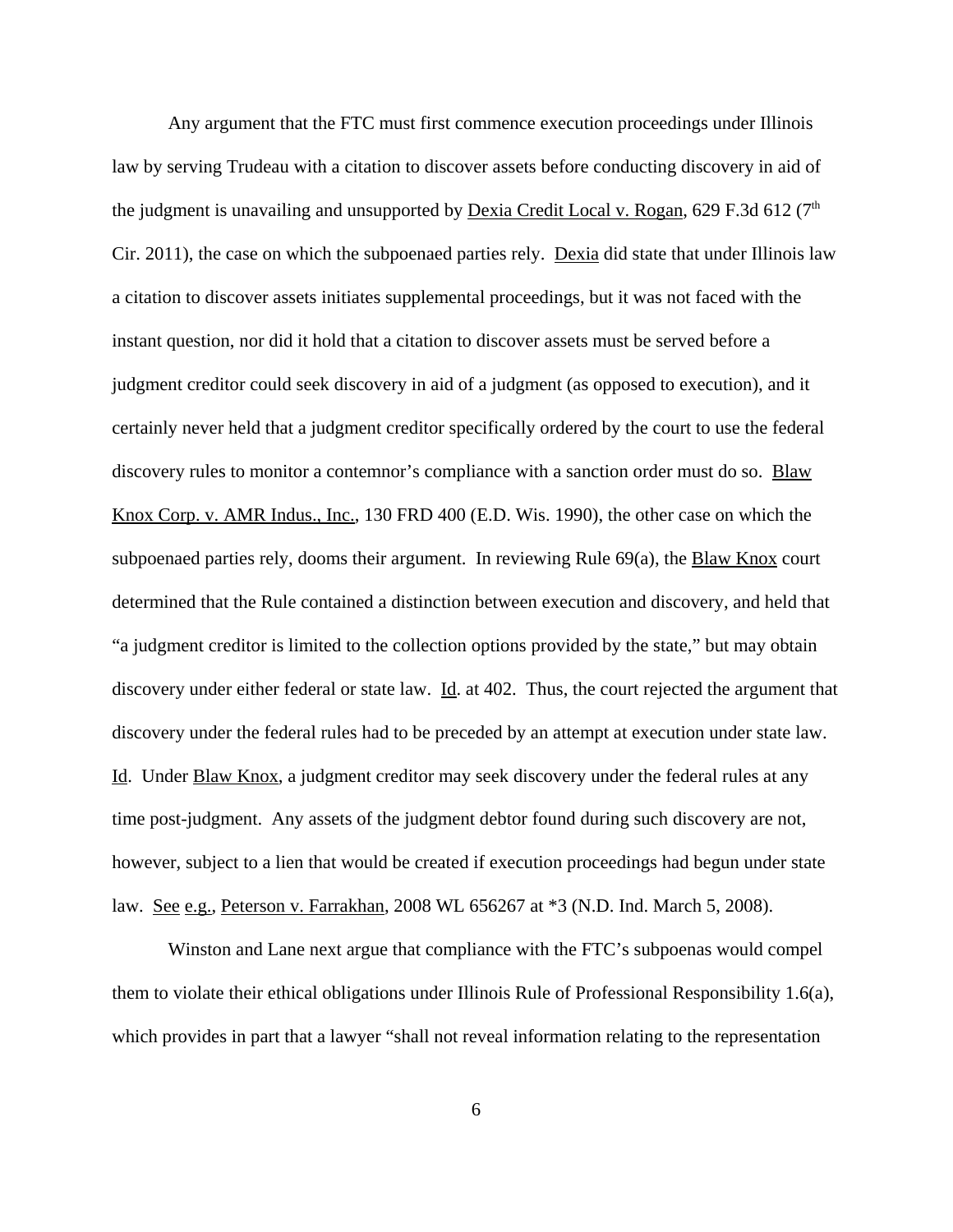of a client unless the client gives informed consent, the disclosure is impliedly authorized in order to carry out the representation, or the disclosure is permitted by paragraph (b) or required by paragraph (c)." Even if Winston and Lane are correct that the source of payments made to them by or on behalf of Trudeau or any Trudeau-affiliated person or entity constitutes "information relating to the representation of a client,"<sup>3</sup> paragraph  $1.6(b)(6)$  specifically permits disclosure of such information "to comply with other law or a court order." Fed. R. Civ. P. 45 constitutes a "law" that requires Winston and Lane to reveal otherwise confidential, nonprivileged client information, and a subpoena issued under Rule 45 is a court order that compels compliance absent some other valid objection. See SEC v. Sassano, 274 FRD 495, 497 (S.D. N.Y. 2011). "Rule 1.6 is not intended to, and does not apply to judicial proceedings in which a lawyer may be required to produce evidence concerning a client." Avoletta v. Danforth, 2012 WL 3113151 at  $*1$  (D. Conn. 2012) (applying Connecticut rule virtually identical to Illinois rule). Thus, Winston and Lane have fulfilled their ethical obligation under Rule 1.6(a) by bringing the matter to this court's attention and must, if ordered, reveal the information.

Finally, Winston and Lane have raised a number of the usual boilerplate objections, none of which carry any merit. The subpoenas are not overbroad, but actually are limited in nature. Compliance would not be unduly burdensome, particularly since the information sought is most likely available within the firms' computer systems. The subpoenas specifically disclaim any attempt to discover confidential information, and even if such information was called for, neither Winston nor Lane has identified such privileged information in a log as required by Fed. R. Civ.

 $3$ For an thorough discussion of the breath of Rule 1.6 see Edward W. Feldman, Be Careful What You Reveal: Model Rule of Professional Conduct 1.6, ABA Litigation Magazine, Vol. 38 No. 4 Summer/Fall 2012.